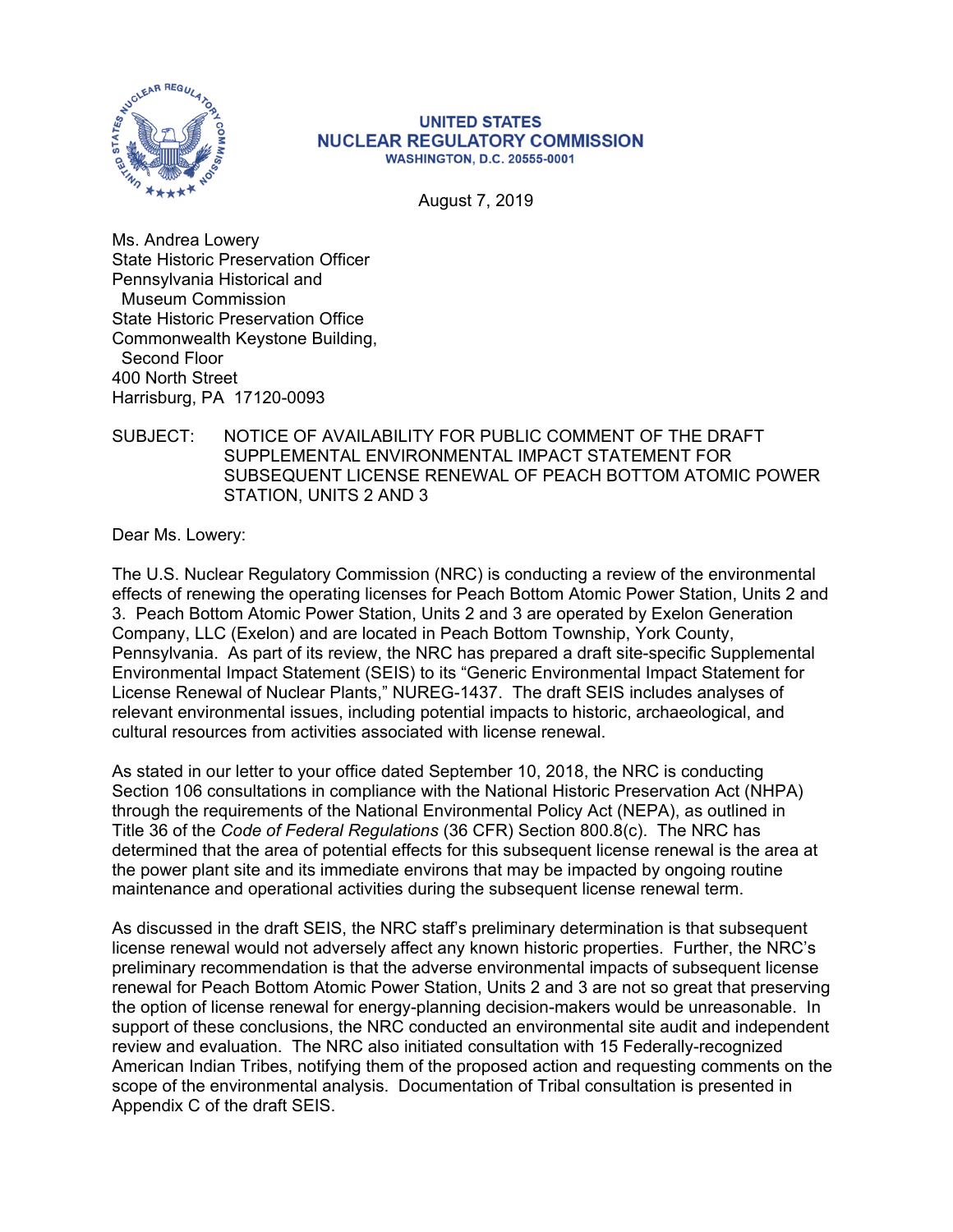A copy of the draft SEIS is enclosed. The draft SEIS is also available through the web-based version of the NRC's Agencywide Documents Access and Management System (ADAMS) at https://www.nrc.gov/reading-rm/adams.html under ADAMS Accession No. ML19210D453. Pursuant to 36 CFR 800.8(c), we are requesting your comments on the draft SEIS and on our preliminary conclusions. Electronic comments on the draft SEIS may be submitted to the NRC by accessing www.regulations.gov and searching for Docket ID NRC-2018-0130. Written comments should be submitted by mail to the NRC at:

> ATTN: Program Management, Announcements and Editing Staff Office of Administration Mail Stop: TWFN-7A60M U.S. Nuclear Regulatory Commission Washington, DC 20555-0001

Please note that the public comment period for the draft SEIS ends on September 23, 2019.

The NRC plans to hold a public meeting to discuss the findings of the draft SEIS on September 12, 2019, at the Peach Bottom Inn, 6085 Delta Road, Delta, PA 17314. The meeting will begin with an open house at 5:00 p.m., followed by an NRC staff presentation and opportunity for public comments at 6:00 p.m. A Notice of Availability of the draft SEIS will be placed in the *Federal Register* and will provide more details about this meeting. A separate Notice of Availability of the draft SEIS will be placed in the *Federal Register* through the U.S. Environmental Protection Agency.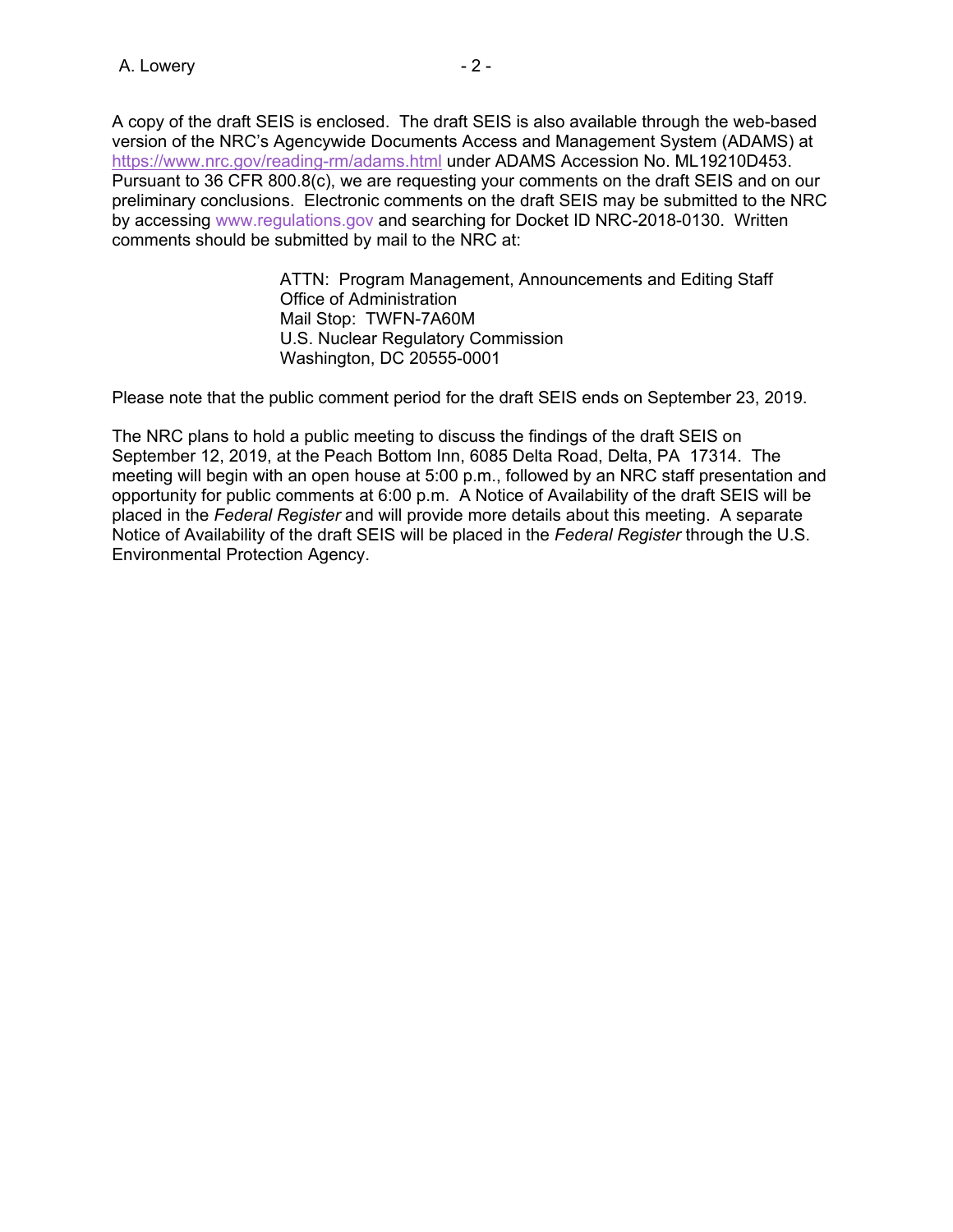If you have any questions regarding this matter, please contact Nancy Martinez, Physical Scientist, at 630-829-9734 or by e-mail at Nancy.Martinez@nrc.gov.

Sincerely,

*/RA Kevin Folk for/* 

 Benjamin Beasley, Chief Environmental Review and NEPA Branch Division of Materials and License Renewal Office of Nuclear Reactor Regulation

Docket Nos. 50-277 and 50-278

Enclosure: NUREG-1437, Generic Environmental Impact Statement for License Renewal of Nuclear Plants, Supplement 10, Second Renewal

cc: Listserv

 Ms. Andrea L. MacDonald Deputy State Historic Preservation Officer Pennsylvania Historical and Museum Commission State Historic Preservation Office Commonwealth Keystone Building, Second Floor 400 North Street Harrisburg, PA 17120-0093

 Doug McLearen Division Chief Pennsylvania Historical and Museum Commission State Historic Preservation Office Commonwealth Keystone Building, Second Floor 400 North Street Harrisburg, PA 17120-0093